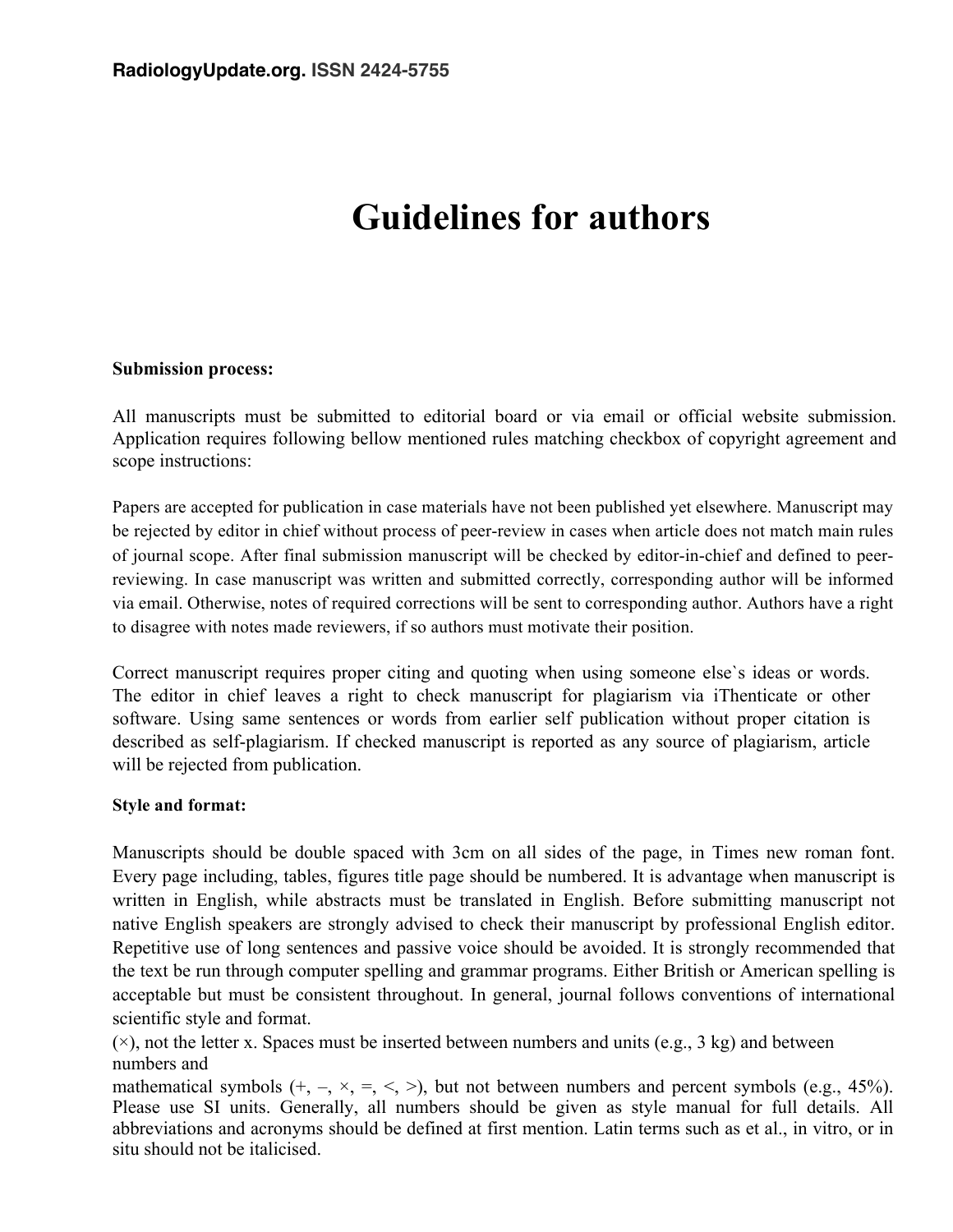# **Manuscript content:**

Research articles should be divided into the following sections. Principal sections should be numbered consecutively (1. **Introduction**, 2. **Materials and methods**, etc.) and subsections should be numbered

1.1., 1.2., etc. Please see below for information about other types of manuscripts.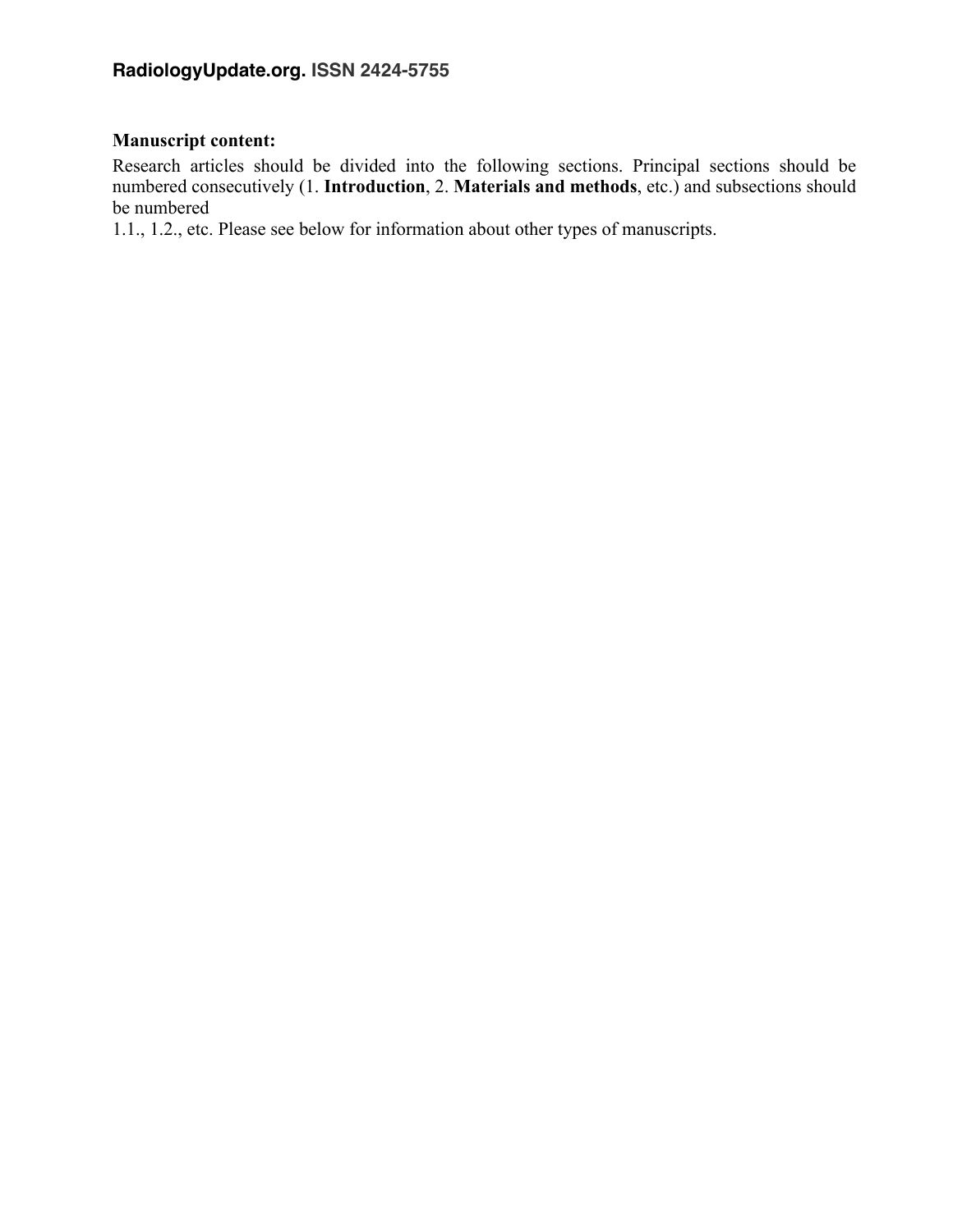#### **Title and contact information**

The first page should contain the full title in sentence case (e.g., Urothelial cancers: clinical and imaging

Evaluation), the full names (last names fully capitalised) and affiliations of all authors (Department, Faculty, University, City, Country), and the contact e-mail address for the clearly identified corresponding author.

## **ABSTRACT:**

An informative abstract of not more than 250 words must accompany each manuscript. The abstract must be structured to include the study's **background** and **aim**, **materials** and **methods**, **results,** and **conclusion** under 4 separate headings. Abstracts of review articles should be a brief overview of the main points from the review.

#### **Key words:**

Please provide at least 3 key words or phrases to enable retrieval and indexing. Acronyms should be avoided. Always try to use terms from the Medical Subjects Headings list from *Index Medicus*.

#### **Introduction**

This should argue the case for your study, outlining only essential background, and should not include the findings or the conclusions. It should not be a review of the subject area, but should finish with a clear statement of the question being addressed.

#### **Materials and methods**

Explain clearly but concisely your clinical, technical, or experimental procedures. Previously published papers related to the methods should be cited with appropriate references. Brand names and company locations should be supplied for all mentioned equipment, instruments, chemicals, etc.

#### **Results**

Findings must be described without comment. The same data or information given in a Table must not be repeated in a Figure and vice versa. It is not acceptable to repeat extensively the numbers from tables in the text or to give lengthy explanations of Tables or Figures.

#### **Discussion**

Statements from the Introduction and Results sections should not be repeated here. The final paragraph should highlight the main conclusions of the study; do not include "Conclusions" as a separate heading. **Acknowledgements and/or disclaimers**

Names of funding organisations should be written in full.

#### **References**

Citations in the text should be identified by numbers in parentheses. The list of references at the end of the paper should be given in order of their first appearance in the text. All authors should be included in reference lists unless there are 10 or more, in which case only the first 10 should be given, followed by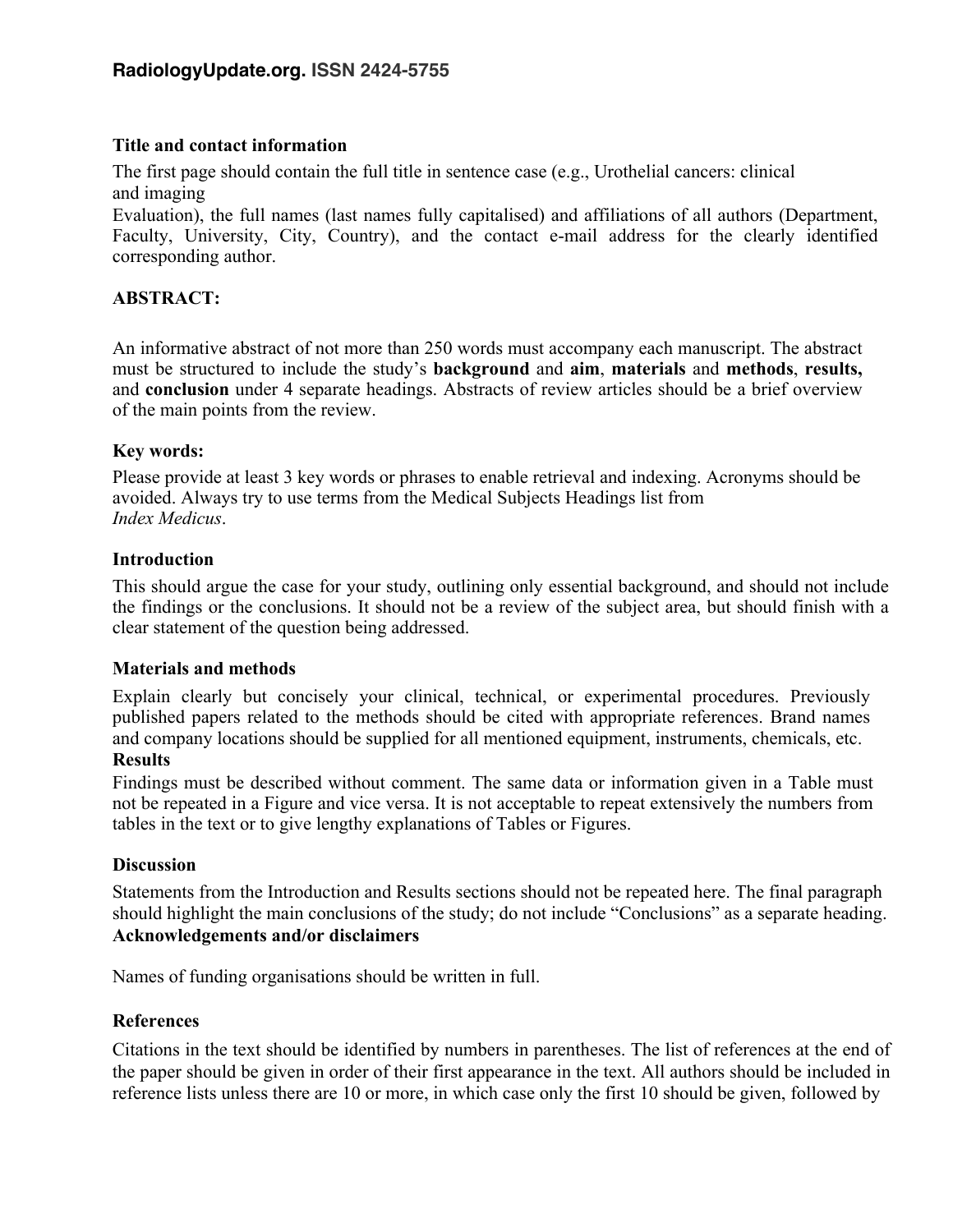'et al.'. Do not use individual sets of parentheses for citation numbers that appear together, e.g.,  $(2,3,5-9)$ , not  $(2),(3),(5)-(9)$ . Do not include personal communications, unpublished data, websites, or other unpublished materials as references, although such material may be inserted (in parentheses) in the text. If the publication was not published with an English title, provide the original title only; do not provide a self-translation. References should be formatted as follows (please note the punctuation

and capitalisation):

#### **Journal articles reference example**:

Journal titles should be abbreviated according to ISI Web of Science abbreviations. Coşkun O, Erdem H, Avcı A. Management of community-acquired acute bacterial cystitis in

Turkey. Turk J Med Sci 2011; 41: 149–157. Renehan AG, Zwahlen M, Minder C, O'Dwyer ST, Shalet SM, Egger M. Insulin-like growth factor (IGF)-I, IGF binding protein-3, and cancer risk: systematic review and meta-regression analysis. Lancet 2004; 363: 1346–1353.

#### **Books reference example**

Harmening D. Modern Blood Banking & Transfusion Practices. 6th ed. Philadelphia, PA, USA: F.A. Davis Company; 2012. Ringswen MK, Bond D. Gerontology and Leadership Skills for Nurses. 2nd ed. Albany, NY, USA: Delmar Publishers, 1996.

## **Chapters of books**

Holland SM, Gallin JI. Evaluation of the patient with suspected immunodeficiency. In: Mandell GL, Bennett JE, Dolin R, editors. Mandell, Douglas, and Bennett's Principles and Practice of Infectious Diseases. 7th ed. Philadelphia, PA, USA: Churchill Livingstone; 2010. pp. 167–178.

McCall RE, Tankersley CM. Phlebotomy and specimen considerations. In: Bishop ML, Fody EP,

Schoeff LE, editors. Clinical Chemistry: Techniques, Principles, Correlations. Philadelphia, PA, USA:

Lippincott Williams & Williams; 2010. pp. 33–73.

## **Conference proceedings reference example:**

Lee DJ, Bates D, Dromey C, Xu X, Antani S. An imaging system correlating lip shapes with tongue contact patterns for speech pathology research. In: Krol M, Mitra S, Lee DJ, editors. Proceedings of the 16th IEEE

Symposium on Computer -Based Medical Systems; 26–27 June 2003; New York. Los Alamitos, CA, USA: IEEE Computer Society; 2003. pp. 307–313.

#### **Theses reference example**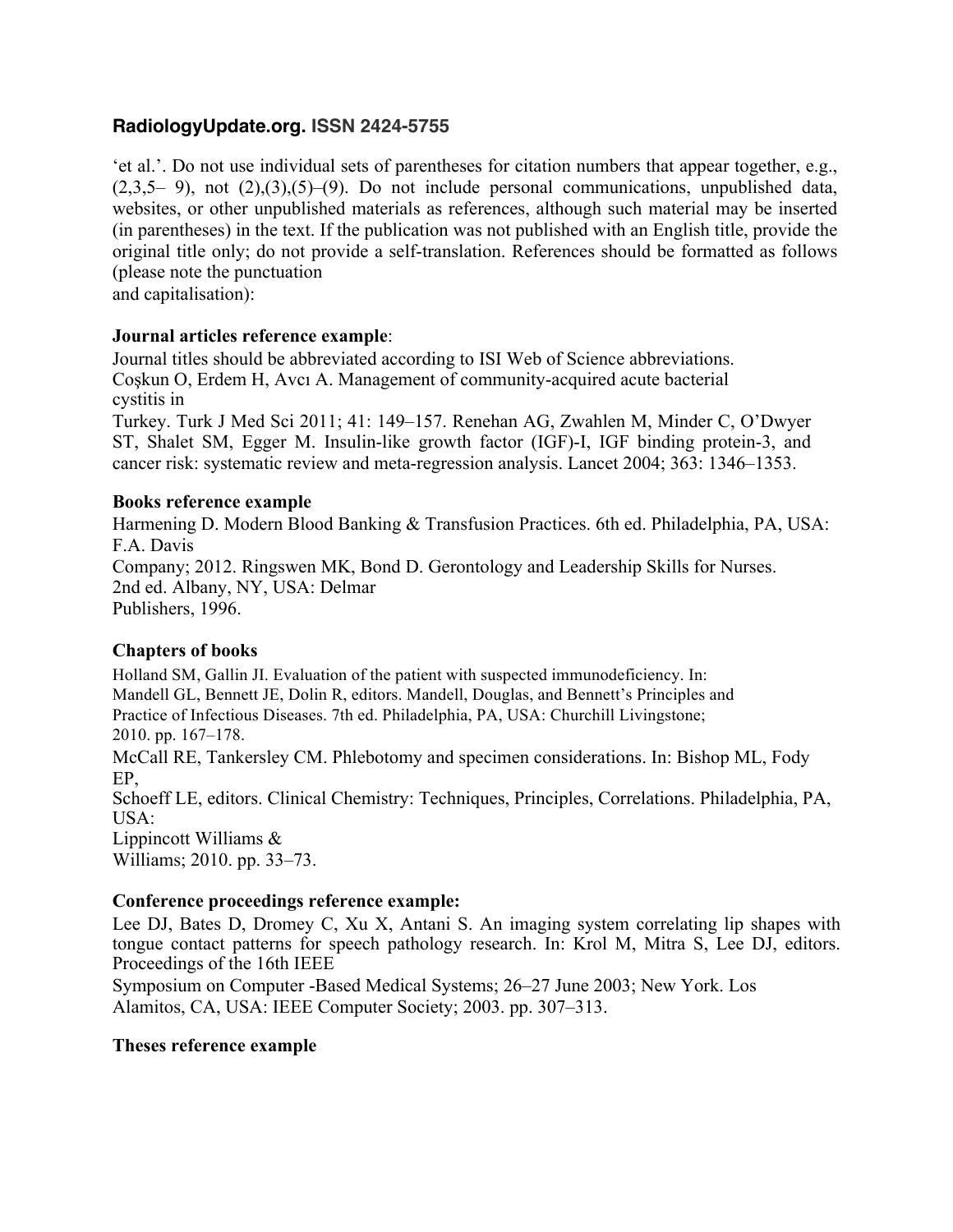Purden MA. Wives' marital role and psychosocial adjustment: a study of patient and spouse outcomes two months after a myocardial infarction. PhD, McGill University, Montreal, Canada, 1995.

## **Other types of manuscripts**

Principal sections should be numbered consecutively with Arabic numerals and subsections should be

numbered 1.1., 1.2., etc. Case reports should include the following principal sections: Introduction, Case report,

and Discussion. Reviews or editorials are likely to require their own relevant main headings. Tables